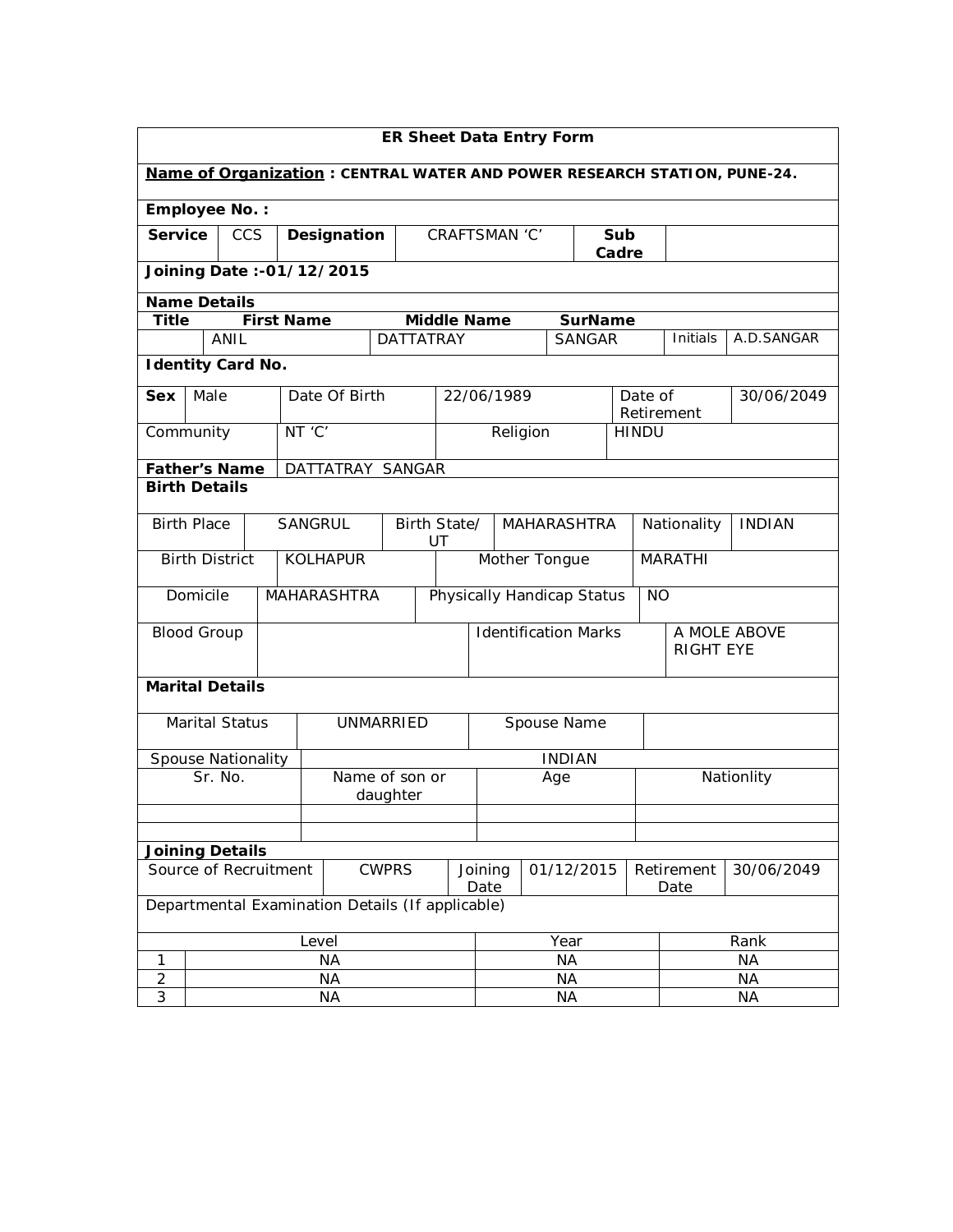| Remarks (if any)  |                  |               |               |               |  |  |  |  |  |  |  |  |
|-------------------|------------------|---------------|---------------|---------------|--|--|--|--|--|--|--|--|
| Languages known   |                  |               |               |               |  |  |  |  |  |  |  |  |
| Indian Languages  | Name of Language | Read          | Write         | <b>Speak</b>  |  |  |  |  |  |  |  |  |
| Known             |                  |               |               |               |  |  |  |  |  |  |  |  |
| 1                 | <b>HINDI</b>     | <b>FLUENT</b> | <b>FLUENT</b> | <b>FLUENT</b> |  |  |  |  |  |  |  |  |
| 2                 | <b>ENGLISH</b>   | <b>FLUENT</b> | <b>FLUENT</b> | <b>FLUENT</b> |  |  |  |  |  |  |  |  |
| 3                 | <b>MARATHI</b>   | <b>FLUENT</b> | <b>FLUENT</b> | <b>FLUENT</b> |  |  |  |  |  |  |  |  |
|                   |                  |               |               |               |  |  |  |  |  |  |  |  |
| Foreign Languages | <b>NA</b>        | <b>NA</b>     | <b>NA</b>     | <b>NA</b>     |  |  |  |  |  |  |  |  |
| Known             |                  |               |               |               |  |  |  |  |  |  |  |  |
| 2                 | <b>NA</b>        | NА            | NА            | <b>NA</b>     |  |  |  |  |  |  |  |  |
| 3                 | ΝA               | ΝA            | <b>NA</b>     | ΝA            |  |  |  |  |  |  |  |  |

## Details of deputation (if applicable)

| Name of the Office | Post held at that<br>time in parent office | Name of post<br>(selected for<br>deputation | Period of deputation |      |  |
|--------------------|--------------------------------------------|---------------------------------------------|----------------------|------|--|
|                    |                                            |                                             | Since                | From |  |
| NA.                | ΝA                                         | ΝA                                          | ΝA                   | NA.  |  |

## Details of Foreign Visit

| SI.<br>No. | Place of Visit | Date of<br>visit | Post held at<br>that time | is a<br>personal or<br>official visit | Whether it   Details of visit |
|------------|----------------|------------------|---------------------------|---------------------------------------|-------------------------------|
|            | NIL            | <b>NIL</b>       | <b>NIL</b>                | <b>NIL</b>                            | <b>NIL</b>                    |

## Transfer/Posting Detail (if applicable)

| Place      | Period of posting |      |  |  |  |  |
|------------|-------------------|------|--|--|--|--|
|            | Since             | From |  |  |  |  |
|            |                   |      |  |  |  |  |
|            | NIL               | NIL  |  |  |  |  |
| <b>NIL</b> |                   |      |  |  |  |  |
|            |                   |      |  |  |  |  |